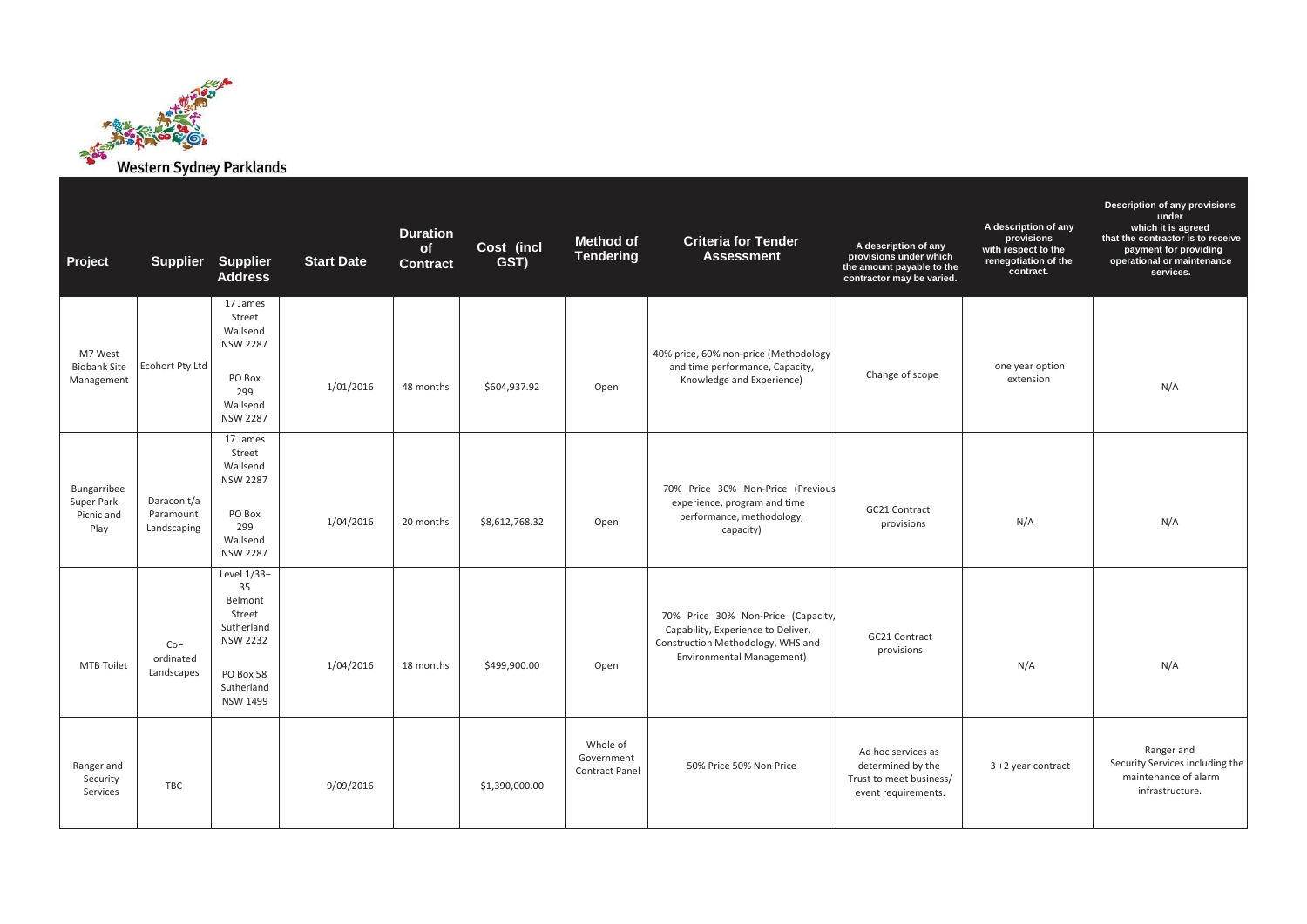| Biodiversity<br>Monitoring                                                         | <b>Biosis Pty Ltd</b>                                   | 14/17-27<br>Power Ave,<br>Alexandria<br>2015                           | 1/11/2016  | 42 months               | \$254,134.12 | Open                                       | 55% price, 45 % non-price (Methodology<br>and deliverables, Resource availability to<br>undertake the work, Knowledge and<br>experience)          | Change of scope                 | N/A                       | N/A |
|------------------------------------------------------------------------------------|---------------------------------------------------------|------------------------------------------------------------------------|------------|-------------------------|--------------|--------------------------------------------|---------------------------------------------------------------------------------------------------------------------------------------------------|---------------------------------|---------------------------|-----|
| Remediation<br>Works at<br>Eastern<br>Creek                                        | Enviropacific<br>Services Pty<br>Ltd                    | Unit 16,<br>390 Eastern<br>Valley Way,<br>Roseville<br><b>NSW 2069</b> | 9/01/2017  | 10 weeks                | \$734,183.65 | Gov.<br>Prequalification<br>Scheme, select | 70% Price 30% Non Price (Methodology<br>and program, recent experience and<br>performance, understanding<br>of<br>environmental mgmt. objectives) | MW21 Contract<br>Provisions     | N/A                       | N/A |
| Kemps Creek<br><b>Biobank Site</b><br>Management                                   | Ecohort Pty Ltd   Bannerman                             | 40<br>Rd,<br>Glenhaven,<br>NSW, 2156                                   | 01/02/2018 | 48 months               | \$770,000    | Open                                       | 50% price, 50% non-price (methodology,<br>knowledge and experience, capacity)                                                                     | Change of scope                 | one-year option extension | N/A |
| Cecil Park<br><b>Biobank Site</b><br>Management                                    | Greening<br>Australia                                   | 100<br>Melbourne<br>St, Oxley<br>Park, NSW,<br>2760                    | 01/06/2018 | 48 months               | \$545,088.49 | Open                                       | 50% price, 50% non-price (methodology,<br>knowledge and experience, capacity)                                                                     | Change of scope                 | one-year option extension | N/A |
| Bungarribee<br><b>Entry Road from</b><br>Highway &<br>Associated<br>Infrastructure | Great Western Delaney Civil Pty<br>Ltd                  | Unit 311/33<br>Lexington<br>Drive Bella<br>Vista NSW<br>2153           | 25/6/2018  | 18 weeks                | \$4,397,540  | etender, select                            | 70% Price, 30% Non-Price (Capability and<br>Capacity, Previous Experience and<br>Performance, Methodology, Program)                               | <b>GC21 Contract Provisions</b> | N/A                       | N/A |
| Driveway<br>Widening at<br>Eastern Creek                                           | Civilcraft Pty Ltd                                      | $8/59-69$<br>Halstead St,<br>South<br>Hurstville<br><b>NSW 2221</b>    | 28/6/2018  | 6 weeks                 | \$156,331    | etender, select                            | 70% Price, 30% Non-Price (Capability and<br>Capacity including understanding what is<br>required, previous experience and<br>performance)         | <b>MMW Contract Provisions</b>  | N/A                       | N/A |
| Chandos West<br><b>Biobank Site</b><br>Management                                  | The National<br>Trust of<br>Australia (NSW) Observatory | Upper Fort St,<br>Hill, Sydney,<br>NSW, 2000                           | 01/12/2018 | 36 months<br>+24 months | \$175,000    | Open                                       | 50% price, 50% non-price (methodology,<br>knowledge and experience, capacity)                                                                     | Change of scope                 | Two year option extension | N/A |